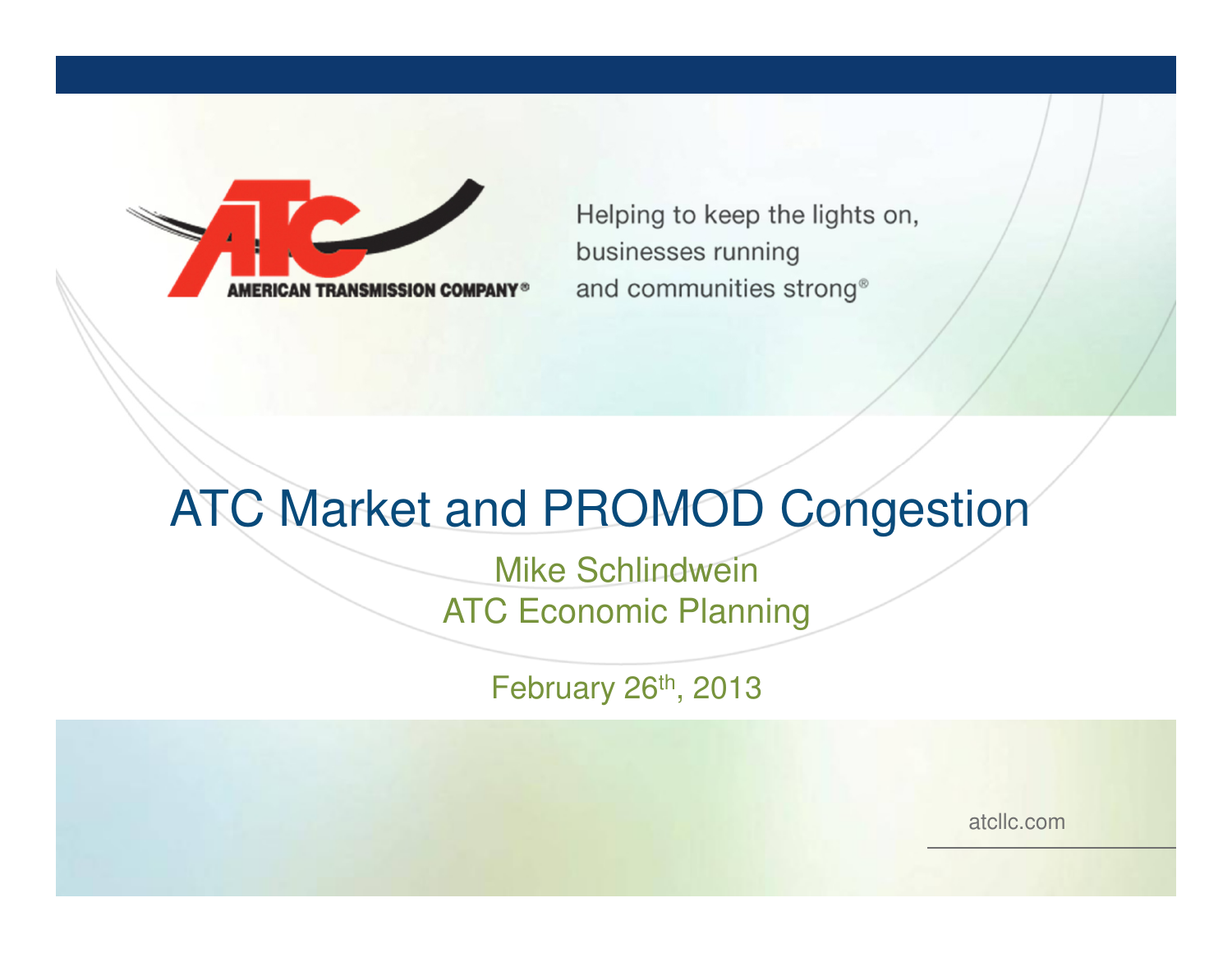### Agenda

- Overview of Congestion Severity Index (CSI)
- CSI Historical Data
- 2012 Day Ahead and Real Time Top Ten Tables
- 2012 Day Ahead and Real Time Top Ten Maps
- PROMOD Projected Congestion
- Conclusion

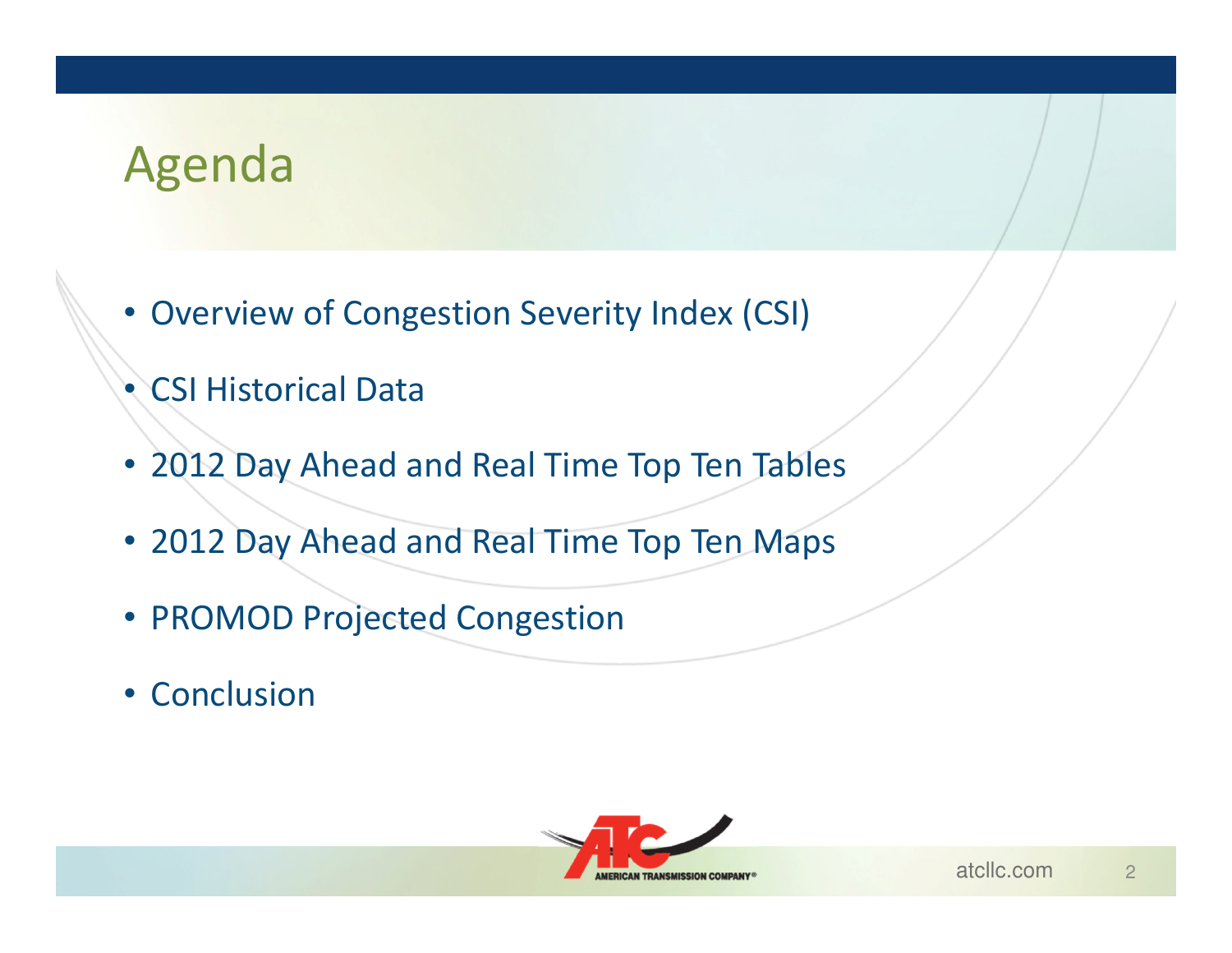## Congestion Severity Index

- • Measures severity of constraints through the theoretical congestion cost (upper bound)
	- Theoretical maximum number of dollars (in millions) that could have been paid into the market due to the constraint
- The Congestion Severity Index takes into account:
	- 1) The amount of time a constraint is bound
		- •Hours for Day Ahead and 5 minute intervals for Real Time
	- 2) The financial impacts of the constraint during those times
		- •Severity of constraint impact captured in shadow price
- • CSI = $=\sum$  $\Sigma$ All binding hours  $\frac{[Binding Line Rating]}{1,000,C}$ [Binding Line Rating  $\times$  Shadow Price] 1,000,000

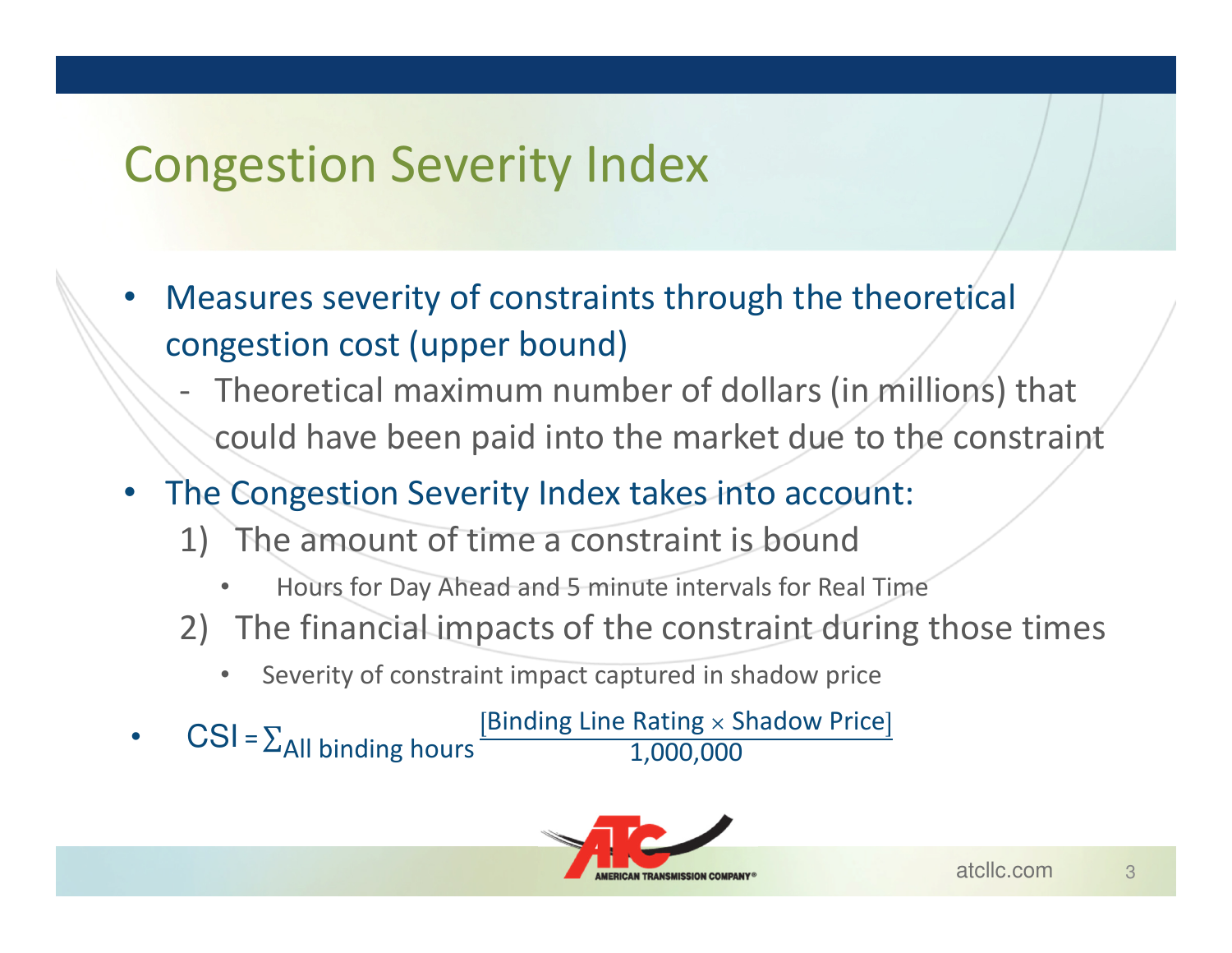## CSI History

| Year | <b>ATC DA Severity Index</b> | <b>ATC RT Severity Index</b> |
|------|------------------------------|------------------------------|
| 2008 | 179.31                       | 179.89                       |
| 2009 | 116.39                       | 110.23                       |
| 2010 | 109.19                       | 111.68                       |
| 2011 | 91.27                        | 78.19                        |
| 2012 | 71.02                        | 54.80                        |

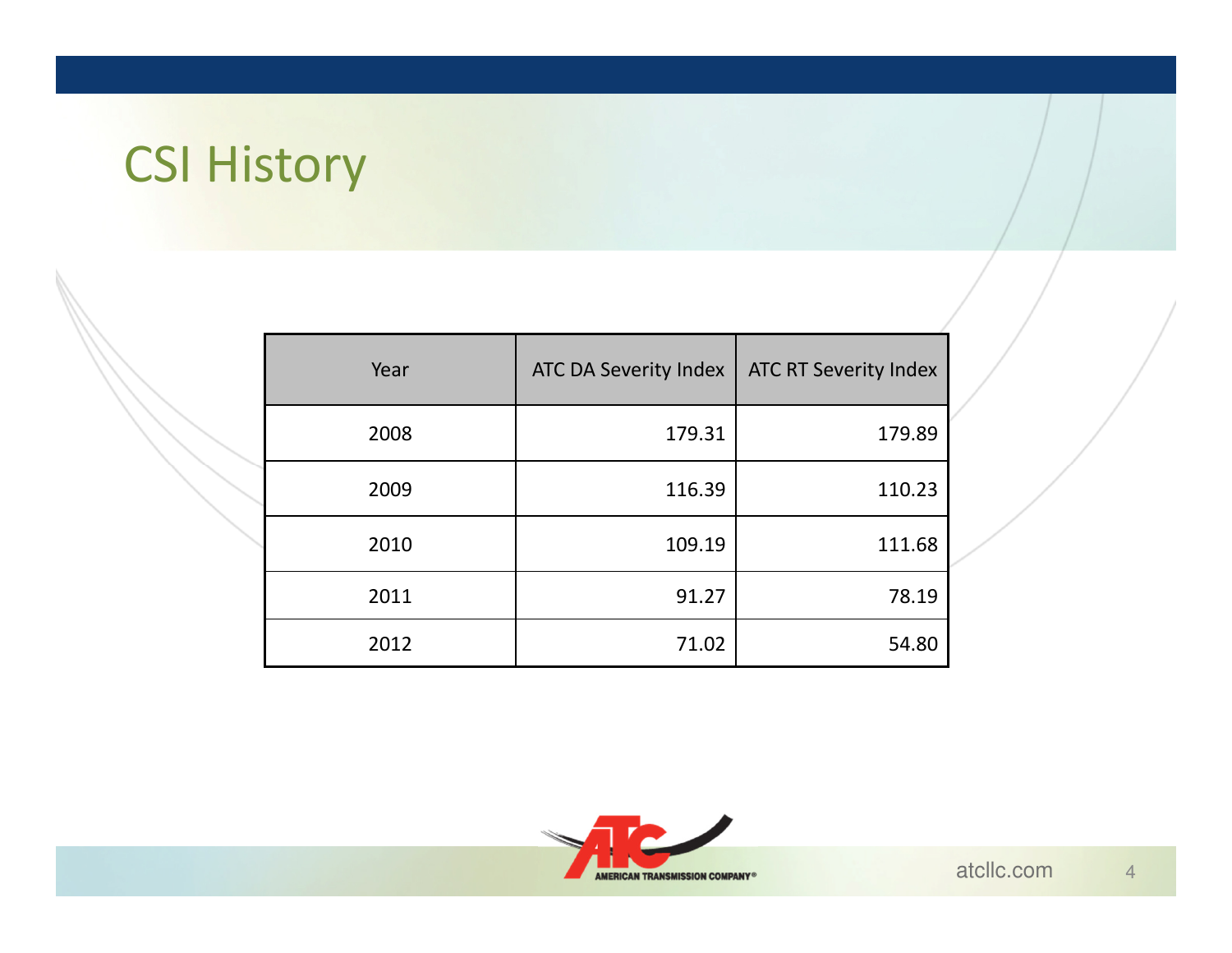## Day Ahead Top Ten

| <b>Severity</b><br><b>Index</b> | <b>Hours</b> | <b>Day Ahead Element</b>                                           |                                                                                                                                                                                                                                                                                                                                    |
|---------------------------------|--------------|--------------------------------------------------------------------|------------------------------------------------------------------------------------------------------------------------------------------------------------------------------------------------------------------------------------------------------------------------------------------------------------------------------------|
| 50.84                           | 5,585        | <b>Most limiting ATC Day Ahead constrained</b><br>elements in 2012 | <b>Potential Solutions</b>                                                                                                                                                                                                                                                                                                         |
| 15.31                           | 877          | Minnesota to Wisconsin Exports Interface<br>(MWEX)                 | Monroe County - Council Creek 161 kV line (Planned 2014)<br>Badger - Coulee 345 kV line (Proposed 2018)                                                                                                                                                                                                                            |
| 7.13                            | 851          | Kenosha - Lakeview 138 kV                                          | SE Wisconsin SPS (In Service July 2012)<br>Pleasant Prairie - Zion Energy Center 345 kV line (Planned 2013)<br>Kenosha - Lakeview 138 kV rebuild (Planned 2014)                                                                                                                                                                    |
| 6.10                            | 223          | Granville - Tosa 138 kV                                            | Terminal Equipment Replacement at Tosa Substation (In Service May 2012)<br>ATC is currently investigating solutions                                                                                                                                                                                                                |
| 5.83                            | 1,841        | <b>Flow South PTDF</b>                                             | Hiawatha - Indian Lake 138 kV energize (Planned 2013)<br>Power Flow Control in UP (Planned 2014)<br>Bay Lake Project: Holmes - Old Mead Road 138 kV line (Proposed 2016)<br>Bay Lake Project: Green Bay - Morgan 345 & 138 kV lines (Proposed 2016)<br>Bay Lake Project: Morgan - Plains - National 345 kV line (Provisional 2018) |
| 3.90                            | 453          | Butler - Granville 138 kV                                          | Terminal Equipment Replacement at Butler Substation (In Service April 2012)<br>ATC is currently investigating solutions                                                                                                                                                                                                            |
| 3.74                            | 147          | North Appleton - Werner West 345 kV                                | Bay Lake Project: Green Bay - Morgan 345 & 138 kV lines (Proposed 2016)                                                                                                                                                                                                                                                            |
| 2.79                            | 181          | Cypress - Forest Junction 345 kV                                   | ATC is currently investigating solutions                                                                                                                                                                                                                                                                                           |
| 2.78                            | 291          | Elkhart Lake - Forest Junction 138 kV                              | ATC is currently investigating solutions                                                                                                                                                                                                                                                                                           |
| 1.65                            | 294          | Morgan - White Clay 138 kV                                         | Bay Lake Project: Green Bay - Morgan 345 & 138 kV lines (Proposed 2016)                                                                                                                                                                                                                                                            |
| 1.61                            | 427          | Felch Mountain Tap - Nordic 69 kV                                  | Chandler 2 <sup>nd</sup> Transformer (In Service Spring 2012)<br>Arnold 345/138 kV Transformer (Planned 2015)<br>Bay Lake Project: Holmes - Old Mead Road 138 kV line (Proposed 2016)                                                                                                                                              |



5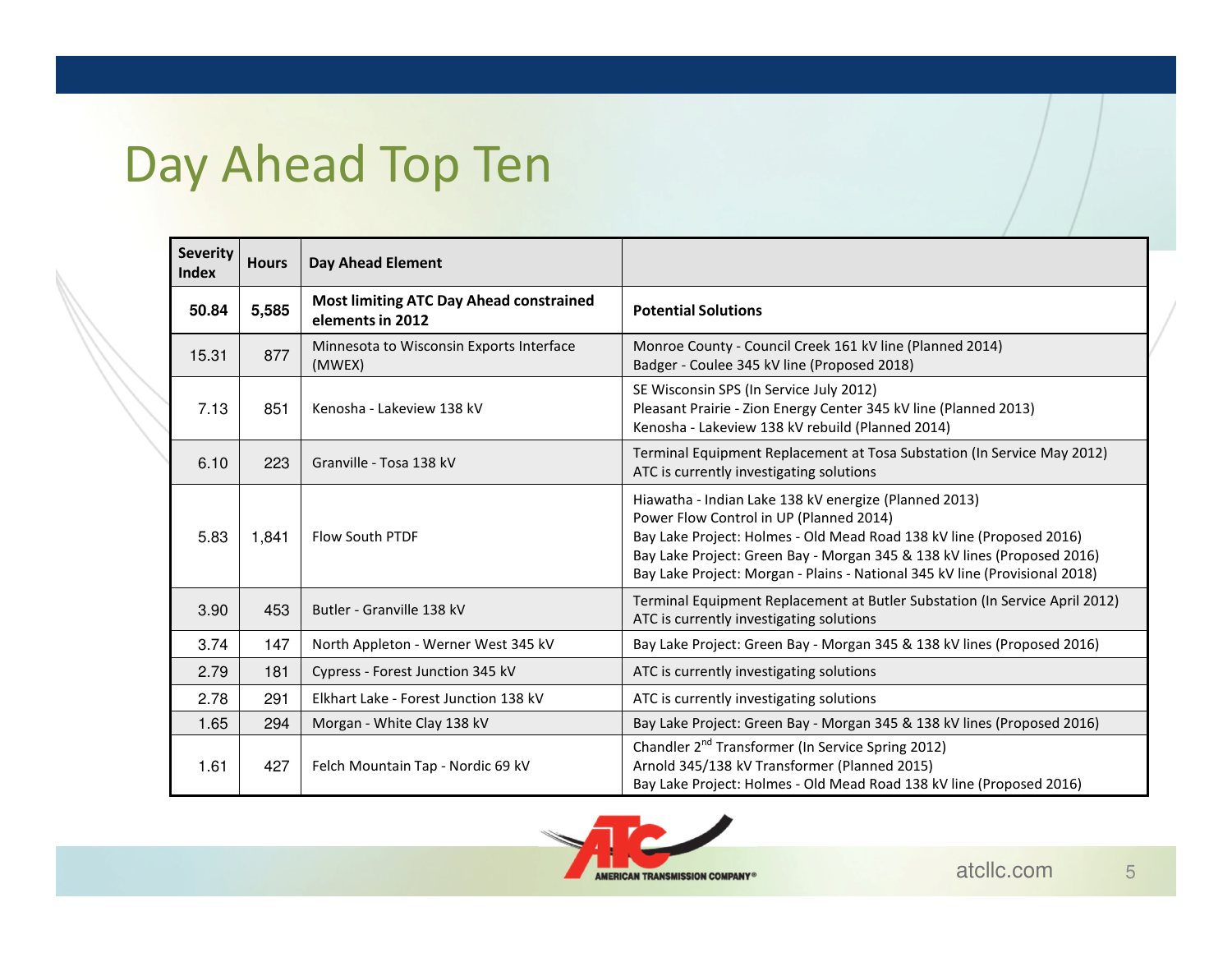## Real Time Top Ten

| <b>Severity</b><br><b>Index</b> | <b>Hours</b> | <b>Real Time Element</b>                                        |                                                                                                                                                                                                                                                                                                                                    |
|---------------------------------|--------------|-----------------------------------------------------------------|------------------------------------------------------------------------------------------------------------------------------------------------------------------------------------------------------------------------------------------------------------------------------------------------------------------------------------|
| 35.25                           | 527.17       | <b>Most limiting ATC Real Time constrained</b><br>elements 2012 | <b>Potential Solutions</b>                                                                                                                                                                                                                                                                                                         |
| 13.29                           | 47.1         | North Appleton - Werner West 345 kV                             | Bay Lake Project: Green Bay - Morgan 345 & 138 kV lines (Proposed 2016)                                                                                                                                                                                                                                                            |
| 3.86                            | 130.5        | Kenosha - Lakeview 138 kV                                       | SE Wisconsin SPS (In Service July 2012)<br>Pleasant Prairie - Zion Energy Center 345 kV line (Planned 2013)<br>Kenosha - Lakeview 138 kV rebuild (Planned 2014)                                                                                                                                                                    |
| 2.75                            | 93.3         | Cypress - Forest Junction 345 kV                                | Fitzgerald 2nd 345/138 kV Transformer (Provisional 2015)<br>ATC is currently investigating solutions                                                                                                                                                                                                                               |
| 2.36                            | 12.8         | <b>Flow South PTDF</b>                                          | Hiawatha - Indian Lake 138 kV energize (Planned 2013)<br>Power Flow Control in UP (Planned 2014)<br>Bay Lake Project: Holmes - Old Mead Road 138 kV line (Proposed 2016)<br>Bay Lake Project: Green Bay - Morgan 345 & 138 kV lines (Proposed 2016)<br>Bay Lake Project: Morgan - Plains - National 345 kV line (Provisional 2018) |
| 2.35                            | 61.7         | Arcadian - Zion 345 kV                                          | Pleasant Prairie - Zion Energy Center 345 kV line (Planned 2013)                                                                                                                                                                                                                                                                   |
| 2.26                            | 55.5         | Goodman - Masonville 69 kV                                      | Chandler - Old Mead Road 138 & 69 kV lines (Proposed 2014)                                                                                                                                                                                                                                                                         |
| 2.16                            | 8.4          | Lost Dauphin - North Appleton 138 kV                            | Area generation and transmission status may have contributed to this constraint                                                                                                                                                                                                                                                    |
| 2.12                            | 5.7          | North Appleton 345/138 kV Transformer T1                        | Area transmission status may have contributed to this constraint                                                                                                                                                                                                                                                                   |
| 2.06                            | 39.3         | Morgan - White Clay 138 kV                                      | Bay Lake Project: Green Bay - Morgan 345 & 138 kV lines (Proposed 2016)                                                                                                                                                                                                                                                            |
| 2.03                            | 73.0         | Felch Mountain Tap - Nordic 69 kV                               | Chandler 2 <sup>nd</sup> Transformer (In Service Spring 2012)<br>Arnold 345/138 kV Transformer (Planned 2015)<br>Bay Lake Project: Holmes - Old Mead Road 138 kV line (Proposed 2016)                                                                                                                                              |



6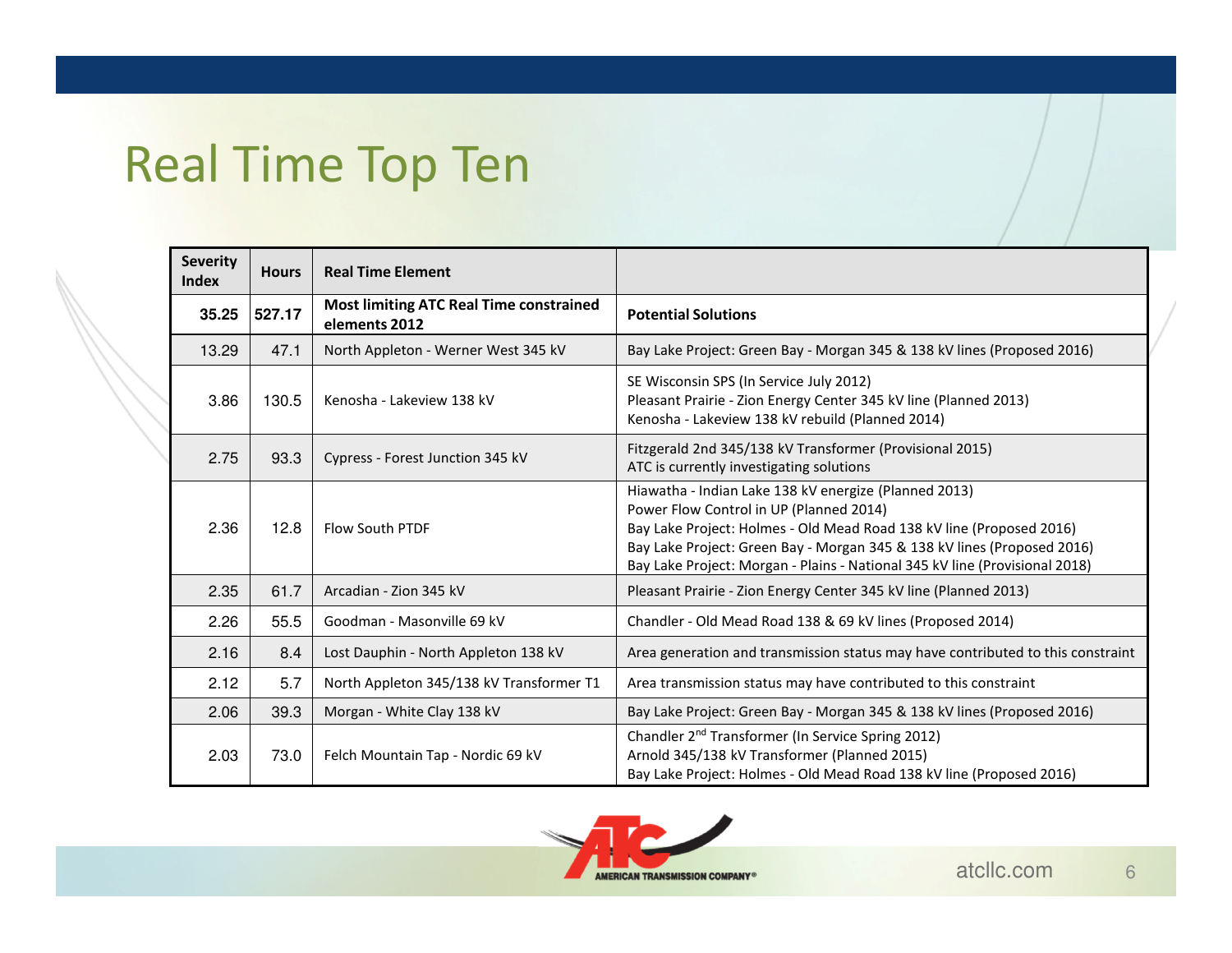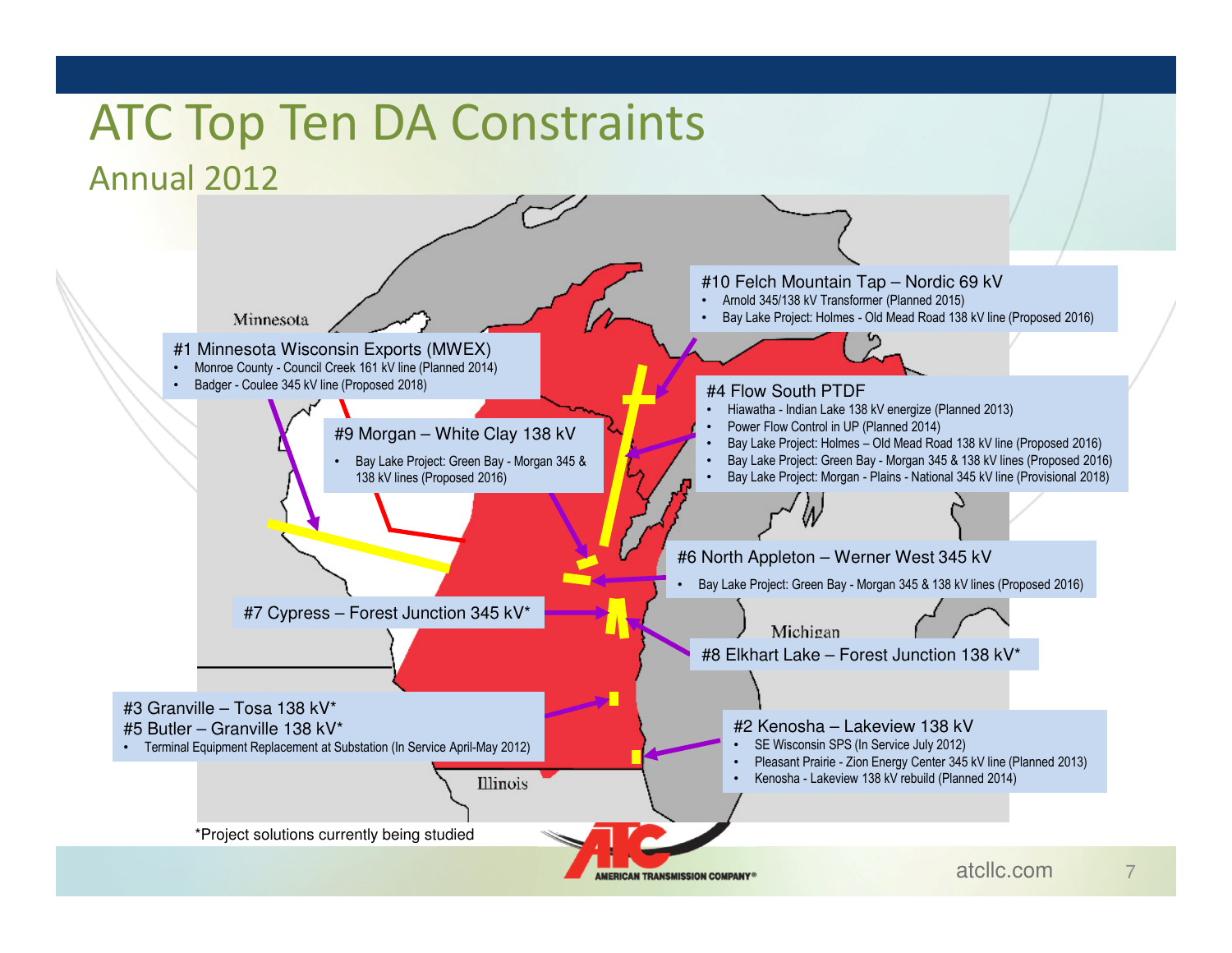# ATC Top Ten RT Constraints

### Annual 2012

#4 Flow South PTDF

- Hiawatha Indian Lake 138 kV energize (Planned 2013) •
- •Power Flow Control in UP (Planned 2014)
- •Bay Lake Project: Holmes – Old Mead Road 138 kV line (Proposed 2016)
- •Bay Lake Project: Green Bay - Morgan 345 & 138 kV lines (Proposed 2016)
- •Bay Lake Project: Morgan - Plains - National 345 kV line (Provisional 2018)

#9 Morgan – White Clay 138 kV

• Bay Lake Project: Green Bay - Morgan 345 & 138 kV lines (Proposed 2016)

#1 North Appleton – Werner West 345 kV

• Bay Lake Project: Green Bay - Morgan 345 & 138 kV lines (Proposed 2016)

#3 Cypress – Forest Junction 345 kV\*

**Illinois** 

#### #10 Felch Mountain Tap – Nordic 69 kV

- Arnold 345/138 kV Transformer (Planned 2015)
- •Bay Lake Project: Holmes - Old Mead Road 138 kV line (Proposed 2016)

#6 Goodman – Masonville 69 kV Chandler – Old Mead Road 138 & 69 kV lines (Proposed 2014) •

#7 Lost Dauphin – North Appleton 138 kV\*#8 North Appleton 345/138 kV Transformer T1\*

Michigan #5 Arcadian – Zion 345 kV

MERICAN TRANSMISSION COMPANY®

• Pleasant Prairie - Zion Energy Center 345 kV line (Planned 2013)

#### #2 Kenosha – Lakeview 138 kV

- SE Wisconsin SPS (In Service July 2012) •
- •Pleasant Prairie - Zion Energy Center 345 kV line (Planned 2013)
- •Kenosha - Lakeview 138 kV rebuild (Planned 2014)

\*Project solutions currently being studied

8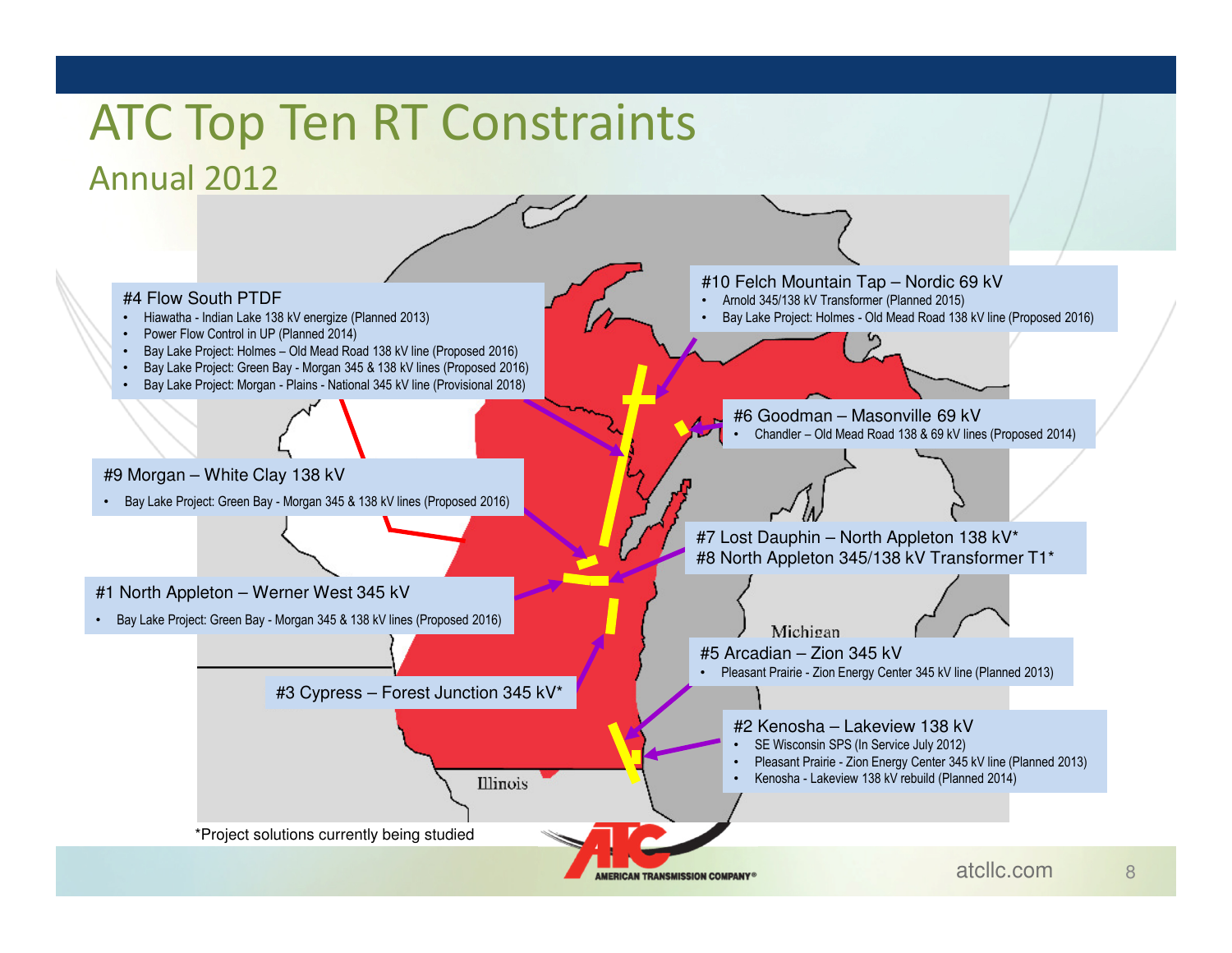### Projected Congestion

### • Top Projected ATC Limiting Elements

- Assuming Appendix A projects in service
- Modeled in 2022 using BAU future using PROMOD
- Ranking using method similar to CSI (shadow prices x future rating)
- Many elements below continue to be studied for potential solutions

| <b>Ranking</b> | <b>Limiting Element</b>                    |
|----------------|--------------------------------------------|
| 1              | Pleasant Prairie - Zion 345 kV             |
| $\overline{2}$ | Sugar Creek - North Lake Geneva Tap 138 kV |
| 3              | Badger West - Petenwell 138 kV             |
| 4              | Butler - Granville 138 kV                  |
| 5.             | Pleasant Prairie - Racine 345 kV           |
| 6              | Petenwell 138/69 kV Transformer            |
| 7              | Albers - Paris 138 kV                      |
| 8              | Arrowhead - Stone Lake 345 kV              |
| 9              | Arcadian - Cypress 345 kV                  |
| 10             | Burlington - North Lake Geneva Tap 138 kV  |
| 11             | Cypress - Forest Junction 345 kV           |
| 12             | Blackhawk - Colley Road 138 kV             |
| 13             | <b>MWEX</b>                                |
| 14             | Flow South                                 |
| 15             | Custer - Manrap 69 kV                      |

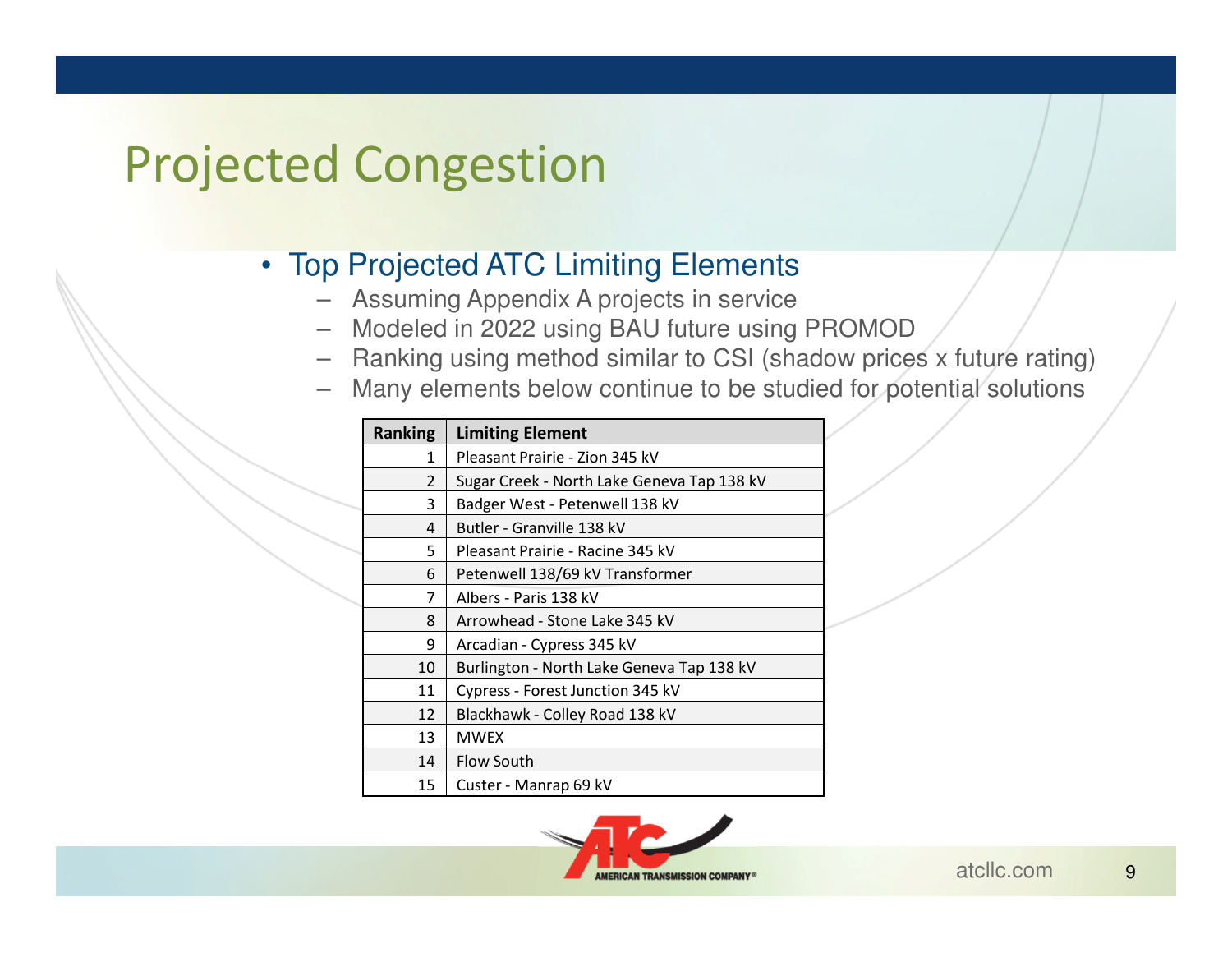### Conclusion

### • Trend is Beneficial for Customers

#### •Continue to Study Future Impacts

- Impacts include load changes, weather patterns, and generation and transmission outages (planned or unplanned)
- Staying on top of potential retirements, upcoming projects, load or generation shifts
- Updated and posted monthly on MISO ATC Oasis
	- http://oasis.midwestiso.org/documents/ATC/market\_constraints.html
- Questions or comments?